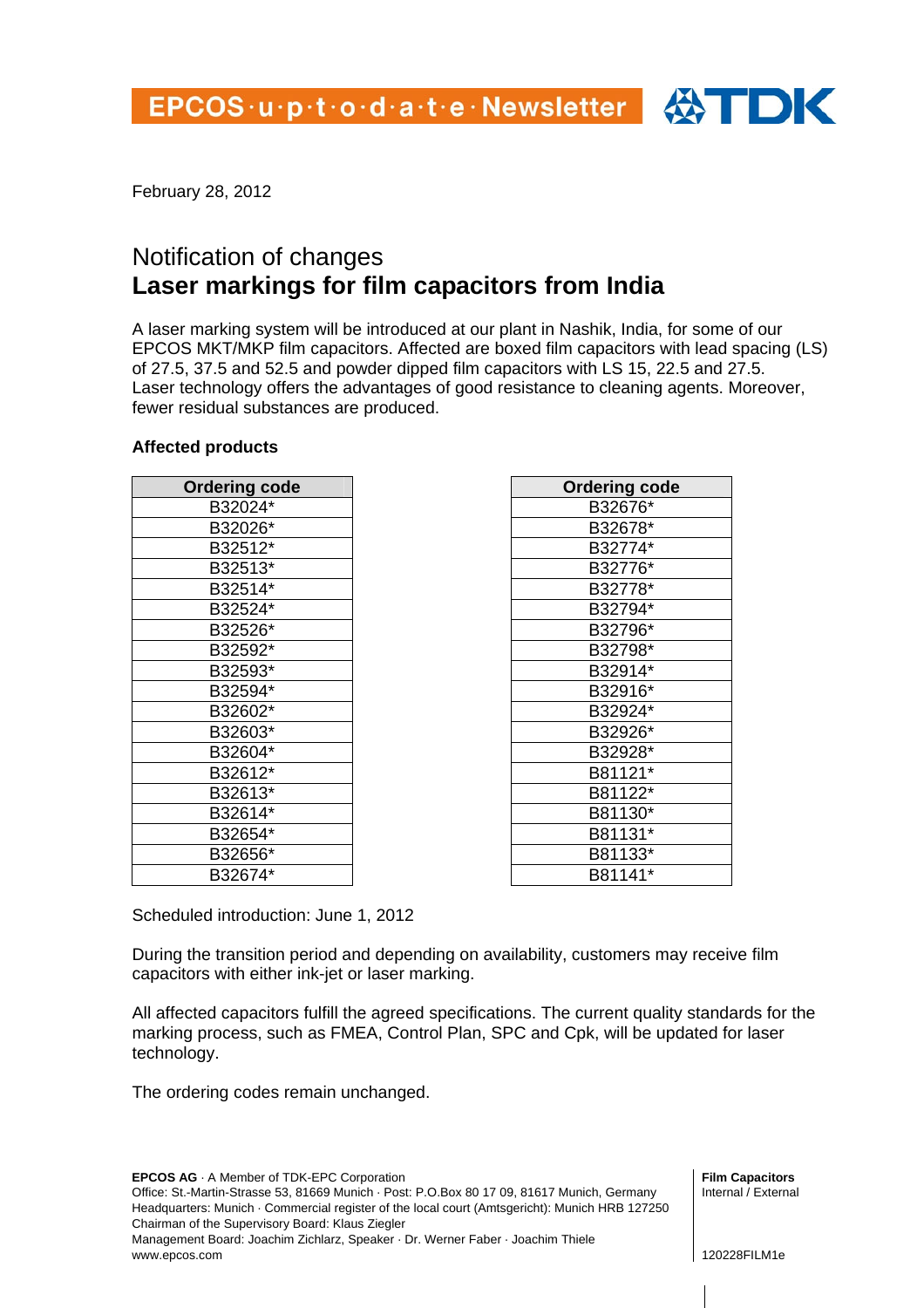# EPCOS·u·p·t·o·d·a·t·e·Newsletter 4



February 28, 2012

Example: Laser marking on the top surface of a boxed film capacitor (left) and on the side of a powder-dipped film capacitor (right).





**Enclosure** Notification of changes (PCN)

**Contact** Tian Wang, EPCOS FILM DC PM, Munich

**Customers are asked to address inquiries directly to their sales contacts.**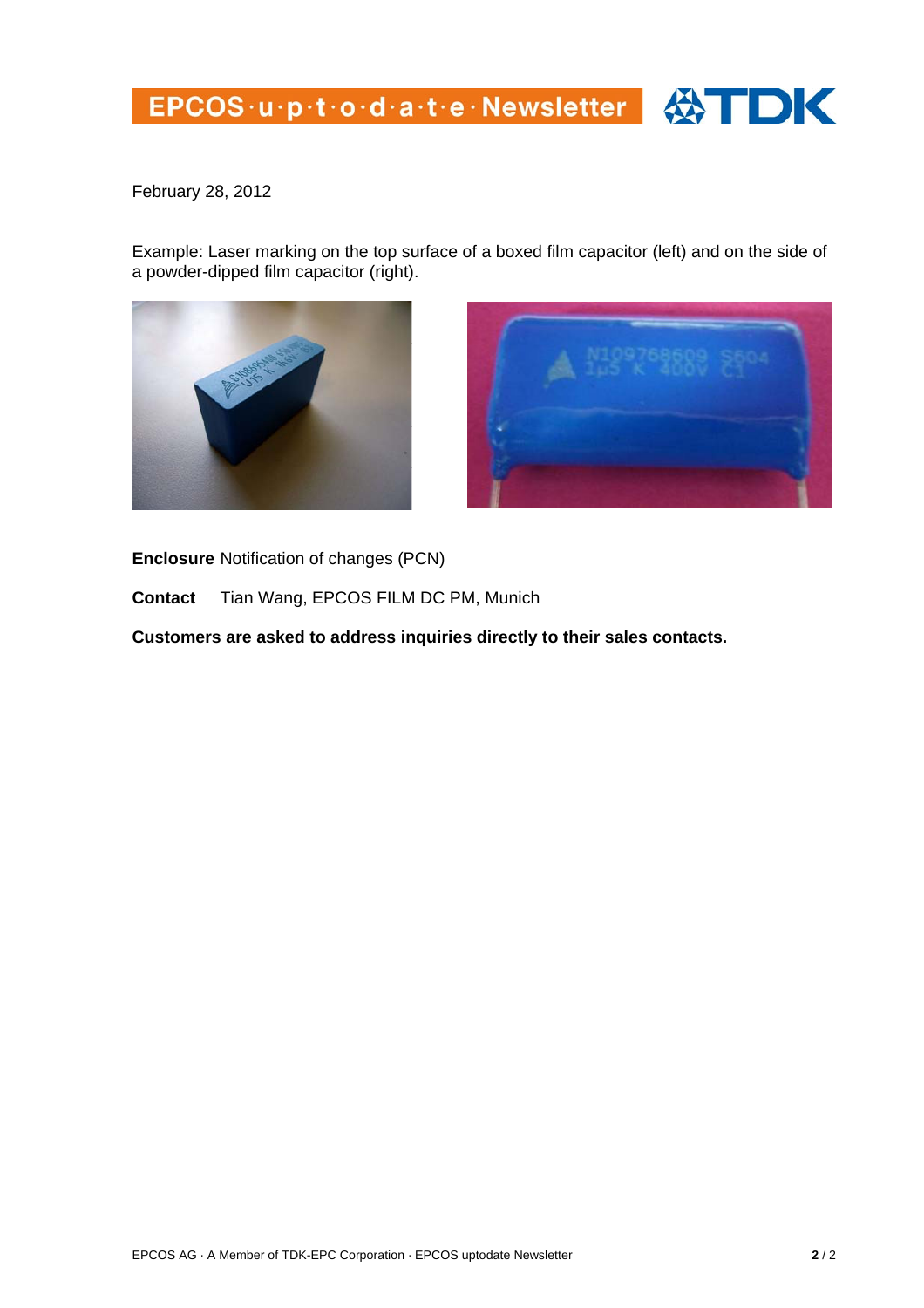

## **Product / Process Change Notification Produkt-/ Prozess-Änderungsmitteilung**

|  | 1. ID No. / ID-Nr.:<br>600164                                                                                                                               |         | 2. Date of announcement / Datum der Ankündigung: |                                                 |                                             |
|--|-------------------------------------------------------------------------------------------------------------------------------------------------------------|---------|--------------------------------------------------|-------------------------------------------------|---------------------------------------------|
|  |                                                                                                                                                             |         | February 28, 2012                                |                                                 |                                             |
|  | 3. Type $/$<br>Produktgruppe:                                                                                                                               |         | Old ordering code /<br>Alte Bestell-Nr.:         | New ordering code /<br><b>Neue Bestell-Nr.:</b> | Customer part number /<br>Kundensachnummer: |
|  | Boxed and powder<br>B32024*                                                                                                                                 |         |                                                  | No change /                                     |                                             |
|  | dipped MKT/MKP film                                                                                                                                         | B32512* |                                                  | Keine Änderung                                  |                                             |
|  | capacitors in LS 15 /                                                                                                                                       | B32513* |                                                  |                                                 |                                             |
|  | 22.5 / 27.5 / 37.5 /<br>B32514*<br>52.5<br>B32524*                                                                                                          |         |                                                  |                                                 |                                             |
|  |                                                                                                                                                             |         |                                                  |                                                 |                                             |
|  | Gebecherte und mit                                                                                                                                          | B32526* |                                                  |                                                 |                                             |
|  | Kunststoff überzogene<br>B32592*<br>MKT-/MKP-Folien-<br>B32593*<br>Kondenstoren im<br>B32594*<br>RM 15 / 22.5 / 27,5 /<br>B32602*<br>37,5 / 52,5<br>B32603* |         |                                                  |                                                 |                                             |
|  |                                                                                                                                                             |         |                                                  |                                                 |                                             |
|  |                                                                                                                                                             |         |                                                  |                                                 |                                             |
|  |                                                                                                                                                             |         |                                                  |                                                 |                                             |
|  |                                                                                                                                                             |         |                                                  |                                                 |                                             |
|  |                                                                                                                                                             | B32604* |                                                  |                                                 |                                             |
|  |                                                                                                                                                             | B32612* |                                                  |                                                 |                                             |
|  |                                                                                                                                                             | B32613* |                                                  |                                                 |                                             |
|  |                                                                                                                                                             | B32614* |                                                  |                                                 |                                             |
|  |                                                                                                                                                             | B32654* |                                                  |                                                 |                                             |
|  |                                                                                                                                                             | B32656* |                                                  |                                                 |                                             |
|  |                                                                                                                                                             | B32674* |                                                  |                                                 |                                             |
|  |                                                                                                                                                             | B32676* |                                                  |                                                 |                                             |
|  |                                                                                                                                                             | B32678* |                                                  |                                                 |                                             |
|  |                                                                                                                                                             | B32774* |                                                  |                                                 |                                             |
|  |                                                                                                                                                             | B32776* |                                                  |                                                 |                                             |
|  |                                                                                                                                                             | B32778* |                                                  |                                                 |                                             |
|  |                                                                                                                                                             | B32794* |                                                  |                                                 |                                             |
|  |                                                                                                                                                             | B32796* |                                                  |                                                 |                                             |
|  |                                                                                                                                                             | B32798* |                                                  |                                                 |                                             |
|  |                                                                                                                                                             | B32914* |                                                  |                                                 |                                             |
|  |                                                                                                                                                             | B32916* |                                                  |                                                 |                                             |
|  |                                                                                                                                                             | B32924* |                                                  |                                                 |                                             |
|  |                                                                                                                                                             | B32926* |                                                  |                                                 |                                             |
|  |                                                                                                                                                             | B32928* |                                                  |                                                 |                                             |
|  |                                                                                                                                                             | B81121* |                                                  |                                                 |                                             |
|  |                                                                                                                                                             | B81122* |                                                  |                                                 |                                             |
|  |                                                                                                                                                             | B81130* |                                                  |                                                 |                                             |
|  |                                                                                                                                                             | B81131* |                                                  |                                                 |                                             |
|  |                                                                                                                                                             | B81133* |                                                  |                                                 |                                             |
|  |                                                                                                                                                             | B81141* |                                                  |                                                 |                                             |